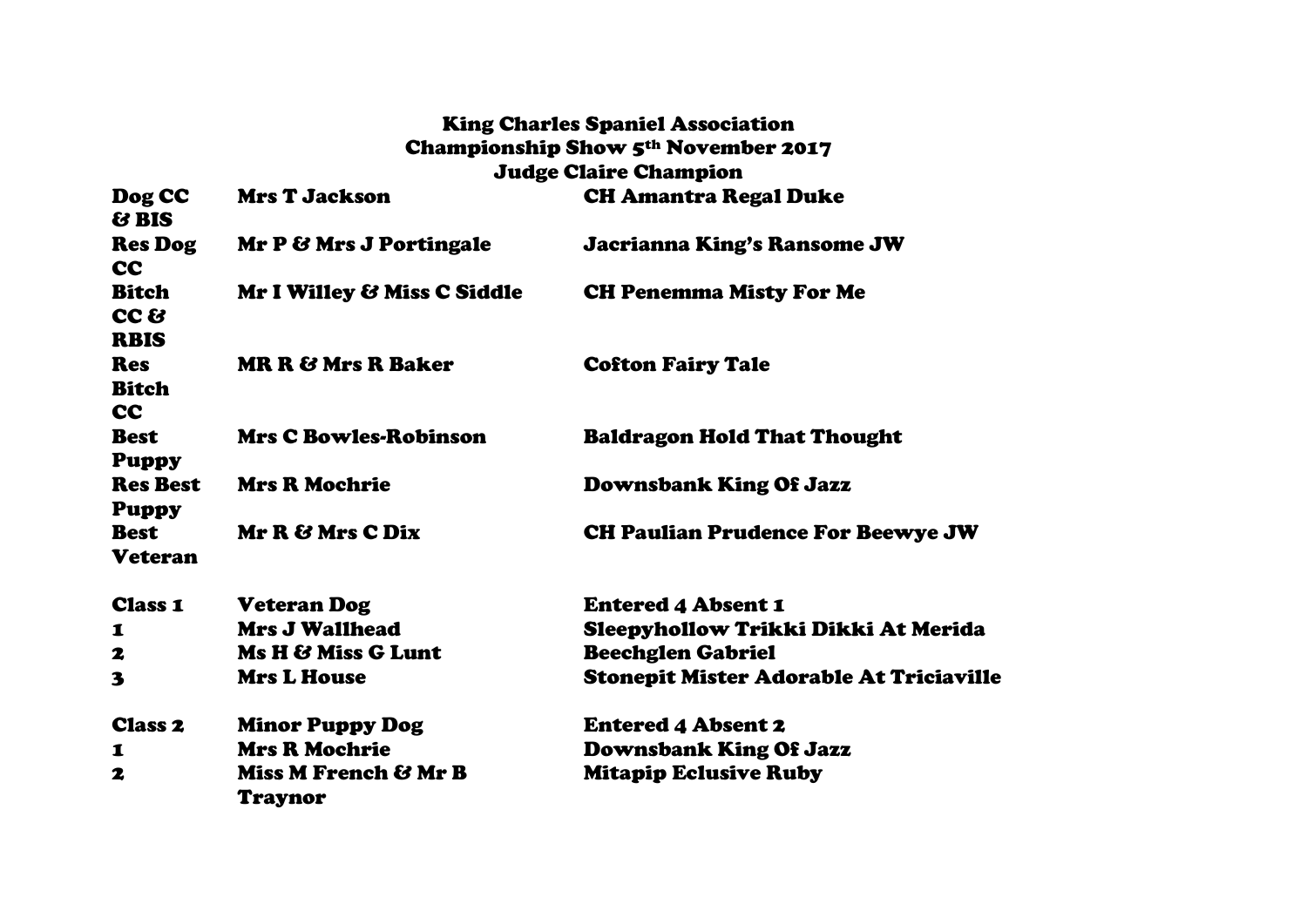| <b>Class 3</b>          | <b>Puppy Dog</b>         | <b>Entered 1 Absent 1</b>                 |
|-------------------------|--------------------------|-------------------------------------------|
| <b>Class 4</b>          | <b>Junior Dog</b>        | <b>Entered 3 Absent 2</b>                 |
| 1                       | <b>Mrs L Gillhespy</b>   | <b>Lorphil Lost Treasure</b>              |
| <b>Class 5</b>          | <b>Yearling Dog</b>      | <b>Entered 3 Absent 0</b>                 |
| 1                       | Mr P & Mrs J Portingale  | <b>Jacrianna Kings Ransome JW</b>         |
| 2                       | Mr S & Mrs G Smith       | Justacharma One So Magic                  |
| 3                       | Mr R & Mrs E Rushton     | Justacharma He Is So Magic At Tiflin      |
| <b>Class 6</b>          | <b>Novice Dog</b>        | <b>Entered 2 Absent 1</b>                 |
| 1                       | <b>Mrs L Gillhespy</b>   | <b>Lorphil Lost Treasure</b>              |
| <b>Class 7</b>          | <b>Graduate Dog</b>      | <b>Entered 1 Absent 1</b>                 |
| <b>Class 8</b>          | <b>Post Graduate Dog</b> | <b>Entered 7 Absent 1</b>                 |
| 1                       | <b>Miss C Melville</b>   | <b>Amantra Chorale</b>                    |
| 2                       | <b>Mrs J Coupland</b>    | <b>Tucherish Guilty Verdict</b>           |
| 3                       | <b>Mr R Salguero</b>     | <b>Rivermoor Minstral</b>                 |
| $\blacktriangleleft$    | <b>Mr J Rex-Parker</b>   | <b>Downsbank Glittering Image</b>         |
| 5                       | <b>Mrs L House</b>       | <b>Stonepit Bradley At Stonepit</b>       |
| <b>Class 9</b>          | <b>Limit Dog</b>         | <b>Entered 10 Absent 3</b>                |
| 1                       | <b>Mrs P Clarke</b>      | <b>Stonepit Super Sydney For Poltomic</b> |
| 2                       | <b>Mrs R Mochrie</b>     | <b>Downsbank Kismet</b>                   |
| $\overline{\mathbf{3}}$ | <b>Mrs D Searle</b>      | Lanola Massimo Dutti At Stonepit          |
| 4                       | Mr S & Mrs G Smith       | Justacharma Magic Is Here                 |
| 5                       | <b>Mr R Salguero</b>     | <b>Rivermoor Minstrel</b>                 |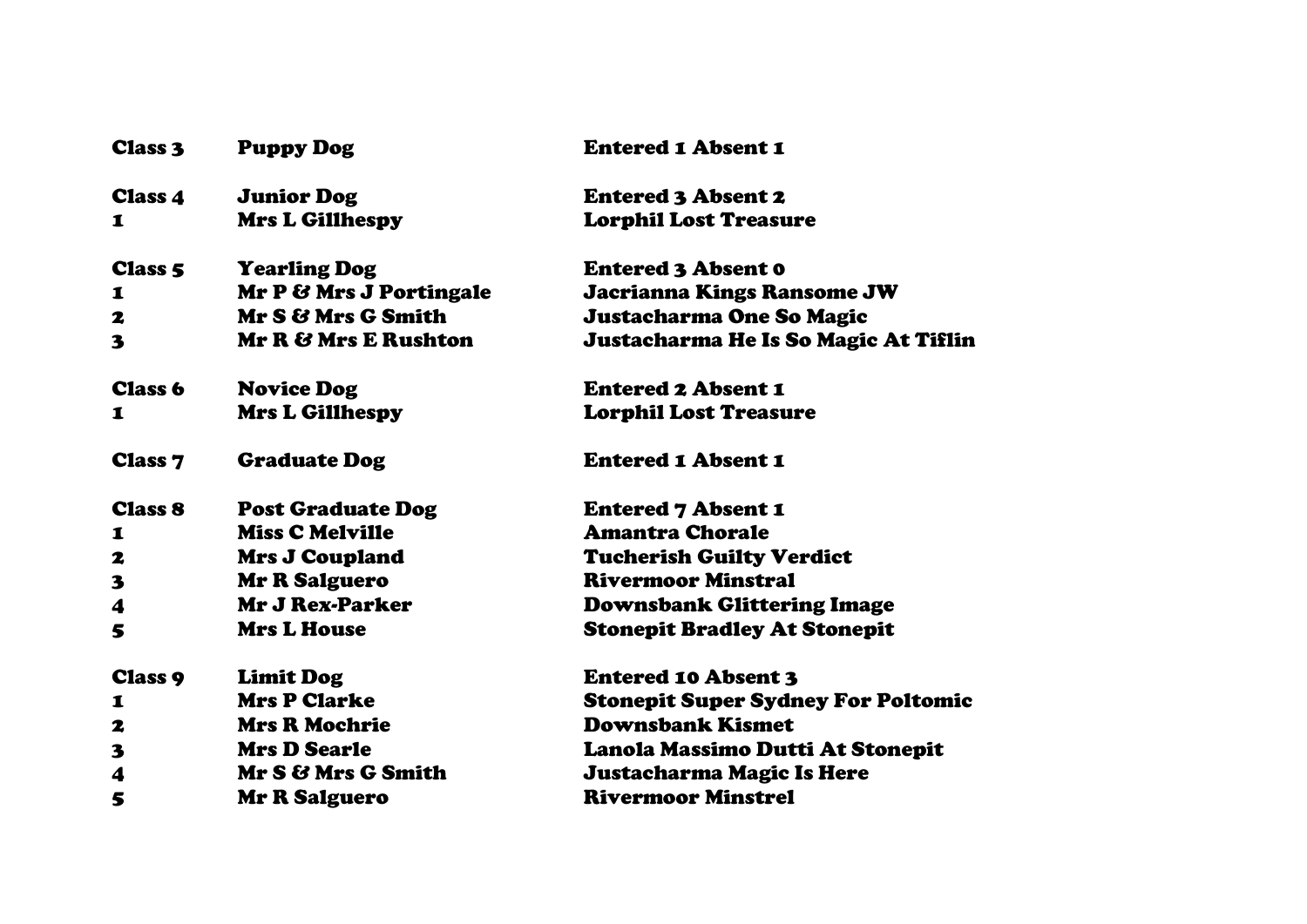| <b>Class 10</b> | <b>Open Dog</b>                                                           | <b>Entered 7 Absent 0</b>                     |  |
|-----------------|---------------------------------------------------------------------------|-----------------------------------------------|--|
| 1               | <b>Mrs B Essex</b>                                                        | <b>CH Chacombe Royal gift To Brendek</b>      |  |
| 2               | <b>Mrs T Fry</b>                                                          | <b>Italian CH Amantra Regal Prince</b>        |  |
| 3               | Mrs D Schilizzi & Mrs P<br><b>Gates, Handled by Ms M</b><br><b>Dawson</b> | <b>Chacombe Arizona</b>                       |  |
| 4               | Mr S & Mrs G Smith                                                        | <b>CH Headra's Truly Magic Is Justacharma</b> |  |
| 5               | <b>Miss S Maddison</b>                                                    | <b>Celxo Charles Dickens SHCM</b>             |  |
| <b>Class 11</b> | <b>Special Open Black &amp; Tan</b><br>Dog                                | <b>Entered 3 Absent 0</b>                     |  |
| $\mathbf I$     | Mrs A Pennington & Mrs J<br><b>Portingale</b>                             | <b>CH Tudorhurst Pirate King</b>              |  |
| 2               | Mr D & Mrs D Bailey                                                       | Adoricka Smokey Robinson                      |  |
| 3               | <b>Miss S Maddison</b>                                                    | <b>Mitapip Midnight Marauder</b>              |  |
| <b>Class 12</b> | <b>Special Open Ruby Dog</b>                                              | <b>Entered 1 Absent 0</b>                     |  |
| 1               | <b>Mrs L Gillhespy</b>                                                    | <b>Lorphil Red River JW</b>                   |  |
| <b>Class 13</b> | <b>Special Open Tricolour Dog</b>                                         | <b>Entered 3 Absent 0</b>                     |  |
| 1               | <b>Mrs T Jackson</b>                                                      | <b>CH Amantra Regal Duke</b>                  |  |
| 2               | <b>Mr D &amp; Mrs D Bailey</b>                                            | <b>Aldoricka The Maverick</b>                 |  |
| 3               | <b>Mr R Salguero</b>                                                      | <b>Rivermoor Minstrel</b>                     |  |
| <b>Class 14</b> | <b>Special Open Blenheim Dog</b>                                          | <b>Entered 3 Absent 1</b>                     |  |
| 1               | <b>Mrs T Jackson</b>                                                      | <b>CH Amantra Treasury</b>                    |  |
| 2               | Mrs D Schilizzi & Mrs P                                                   | <b>Chacombe Arizona</b>                       |  |
|                 |                                                                           |                                               |  |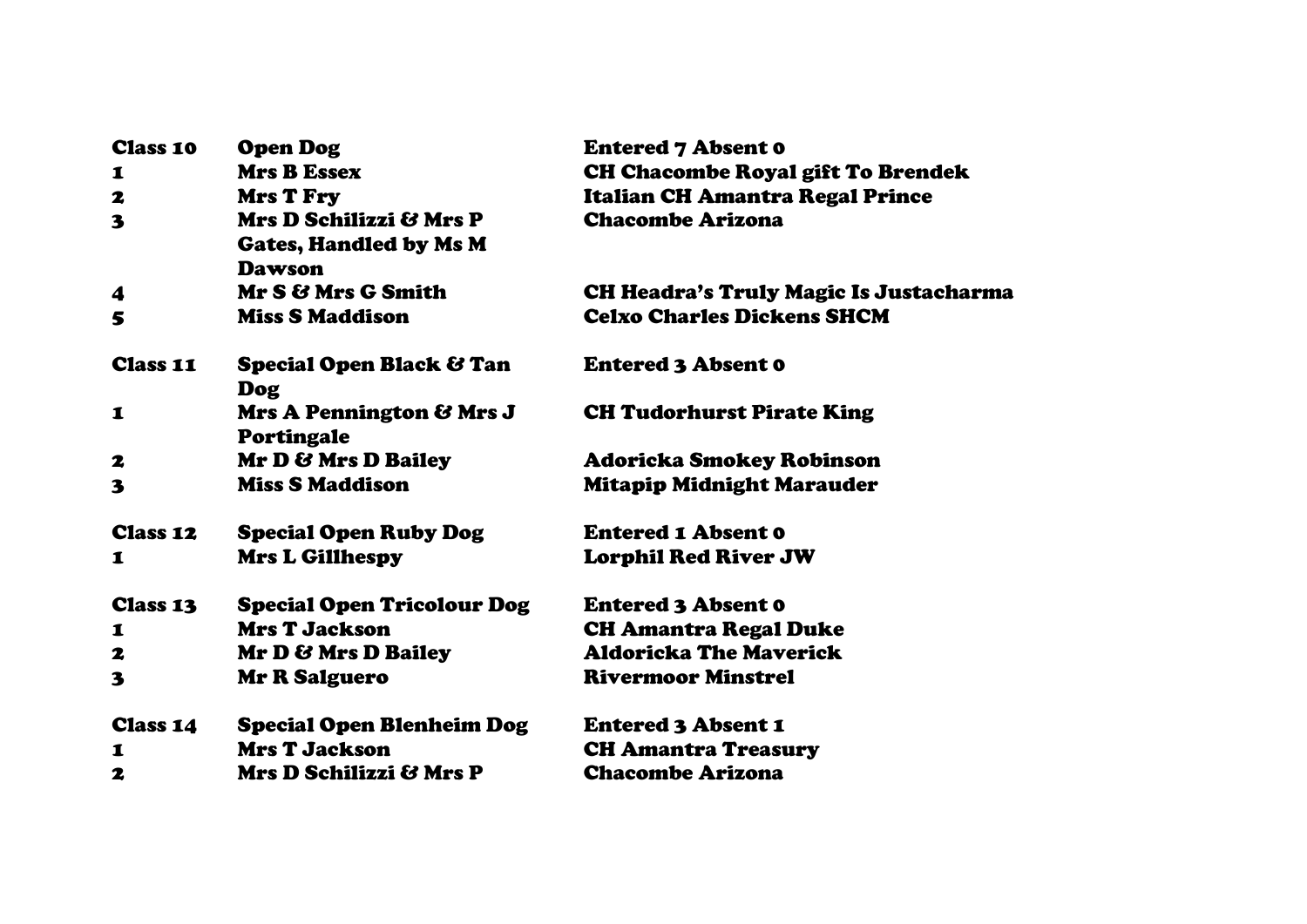Gates, Handled by Ms M Dawson

| Dog CC                             | <b>Mrs T Jackson</b>    | <b>CH Amantra Regal Duke</b>             |
|------------------------------------|-------------------------|------------------------------------------|
| <b>Res Dog</b><br><b>CC</b>        | Mr P & Mrs J Portingale | <b>Jacrianna King's Ransome JW</b>       |
| <b>Best</b><br>Dog<br><b>Puppy</b> | <b>Mrs R Mochrie</b>    | <b>Downsbank King Of Jazz</b>            |
| <b>Class 15</b>                    | <b>Veteran Bitch</b>    | <b>Entered 4 Absent 0</b>                |
| $\mathbf I$                        | Mr R & Mrs C Dix        | <b>CH Paulian Prudence For Beewye JW</b> |
| $\mathbf{z}$                       | Mr D & Mrs D Bailey     | Maibee Margot At Aldoricka               |

3 Mrs J Stone Maynorth Fallen From Heaven

4 Miss C Gurtner Multi Ch Fleur De Lys De Melcourt

| <b>Class 16</b>  | <b>Minor Puppy Bitch</b> | <b>Entered 6 Absent 2</b>                |
|------------------|--------------------------|------------------------------------------|
| $\mathbf 1$      | Mr R & Mrs R Baker       | <b>Cofton Dusty Blue</b>                 |
| 2                | <b>Mrs J Coupland</b>    | <b>Mitapip Renaissance By tucherish</b>  |
| $\mathbf{3}$     | <b>Mrs J Cridland</b>    | <b>Pomelo Fondant Fancy AVEC Monleon</b> |
| $\boldsymbol{4}$ | <b>Mrs D Searle</b>      | <b>Stonepit Upsy Daisy</b>               |
| $M_{max}$        | D. D. 1.                 | Eastanad a Alenant C                     |

Class 17 Puppy Bitch Entered 3 Absent 1 1 Mrs C Bowles-Robinson Baldragon Hold That Thought 2 Mrs D Searle Stonepit Dinah Darling

Class 18 Junior Bitch Entered 3 Absent 0 1 Mrs C Bowles-Robinson Baldragon Hold That Thought 2 Mrs R Mochrie Downsbank Vesper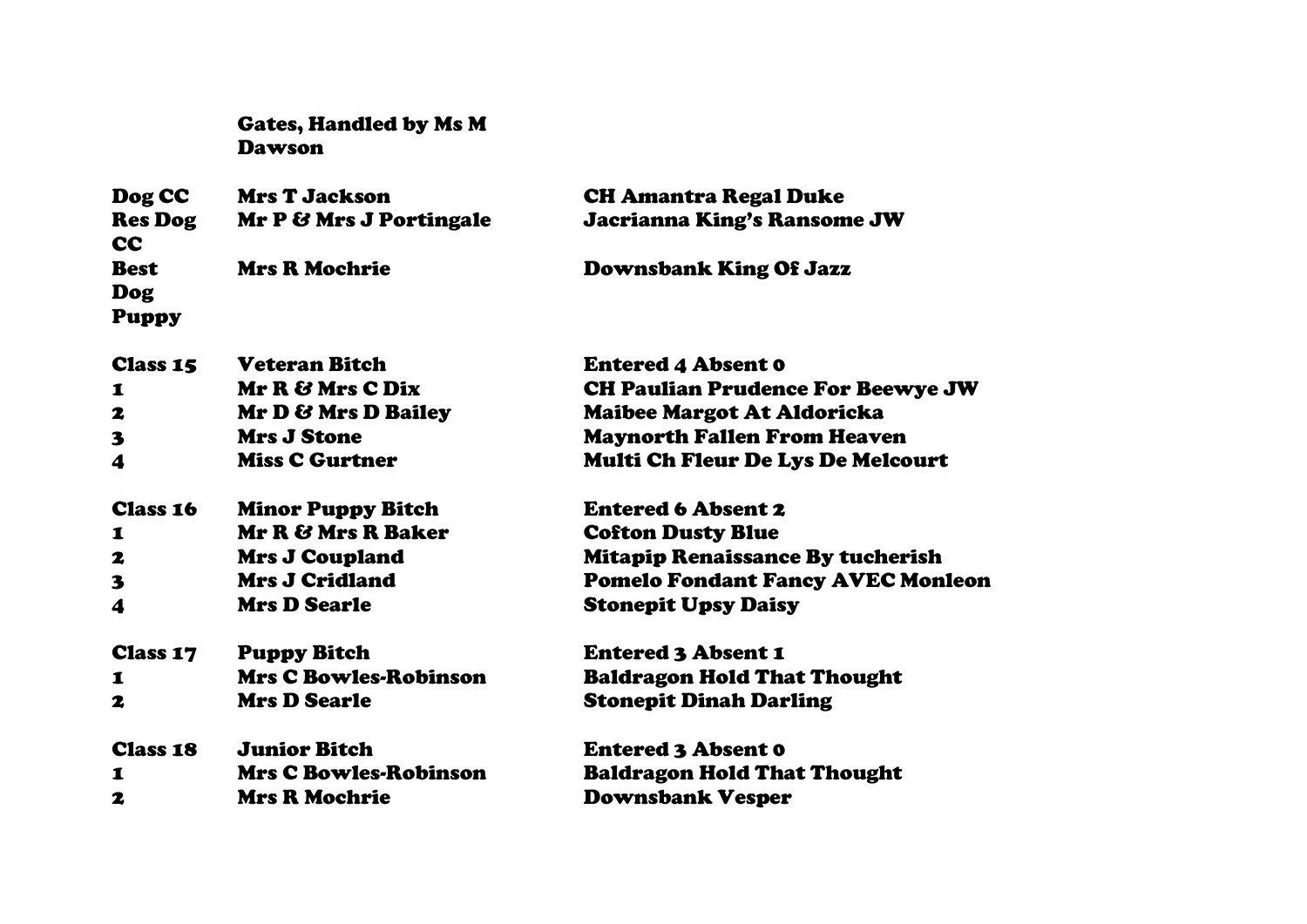| 3               | <b>Miss C Gurtner</b>                     | <b>Madeleine De Melcourt</b>                        |
|-----------------|-------------------------------------------|-----------------------------------------------------|
| <b>Class 19</b> | <b>Yearling Bitch</b>                     | <b>Entered 3 Absent 1</b>                           |
| 1               | Mr R & Mrs E Rushton                      | Justacharma She Is So Magic At Tiflin               |
| 2               | Mr P & Mrs J Portingale                   | <b>Jacrianna Simply Bewitched</b>                   |
| <b>Class 20</b> | <b>Novice Bitch</b>                       | <b>Entered 4 Absent 1</b>                           |
| 1               | <b>Mrs C Bowles-Robinson</b>              | <b>Baldragon Hold that Thought</b>                  |
| 2               | Miss C Melville & Mrs T<br><b>Jackson</b> | <b>Amantra Regal Star</b>                           |
| 3               | <b>Mrs J Coupland</b>                     | <b>Tucherish Adieu Tristesse</b>                    |
| Class 21        | <b>Graduate Bitch</b>                     | <b>Entered 1 Absent 0</b>                           |
| 1               | Mr R & Mrs E Rushton                      | Justacharma Magic Made For Tiflin                   |
| <b>Class 22</b> | <b>Post Graduate Bitch</b>                | <b>Entered 4 Absent 2</b>                           |
| 1               | <b>Mrs S Lindley</b>                      | Justacharma Magic Is For You at Meglind             |
| 2               | <b>Mrs J Coupland</b>                     | <b>Winie Od Dveu Orechu And Tucherish (Imp Cze)</b> |
| <b>Class 23</b> | <b>Limit Bitch</b>                        | <b>Entered 4 Absent 0</b>                           |
| 1               | <b>Mrs R Mochrie</b>                      | <b>Downsbank Tiger lilly</b>                        |
| 2               | <b>Mrs J Wallhead</b>                     | Baldragon Becuz I'm Worth It to Merida              |
| 3               | <b>Miss C Gurtner</b>                     | <b>Josephine De Melcourt</b>                        |
| 4               | Mr R & Mrs C Dix                          | <b>Beewye Penelope Pitstop</b>                      |
| <b>Class 24</b> | <b>Open Bitch</b>                         | <b>Entered 7 Absent 2</b>                           |
| 1               | Mr R & Mrs R baker                        | <b>Cofton Walking On Sunshine</b>                   |
| 2               | <b>Mrs T Jackson</b>                      | <b>Ch Amantra Regalia JW</b>                        |